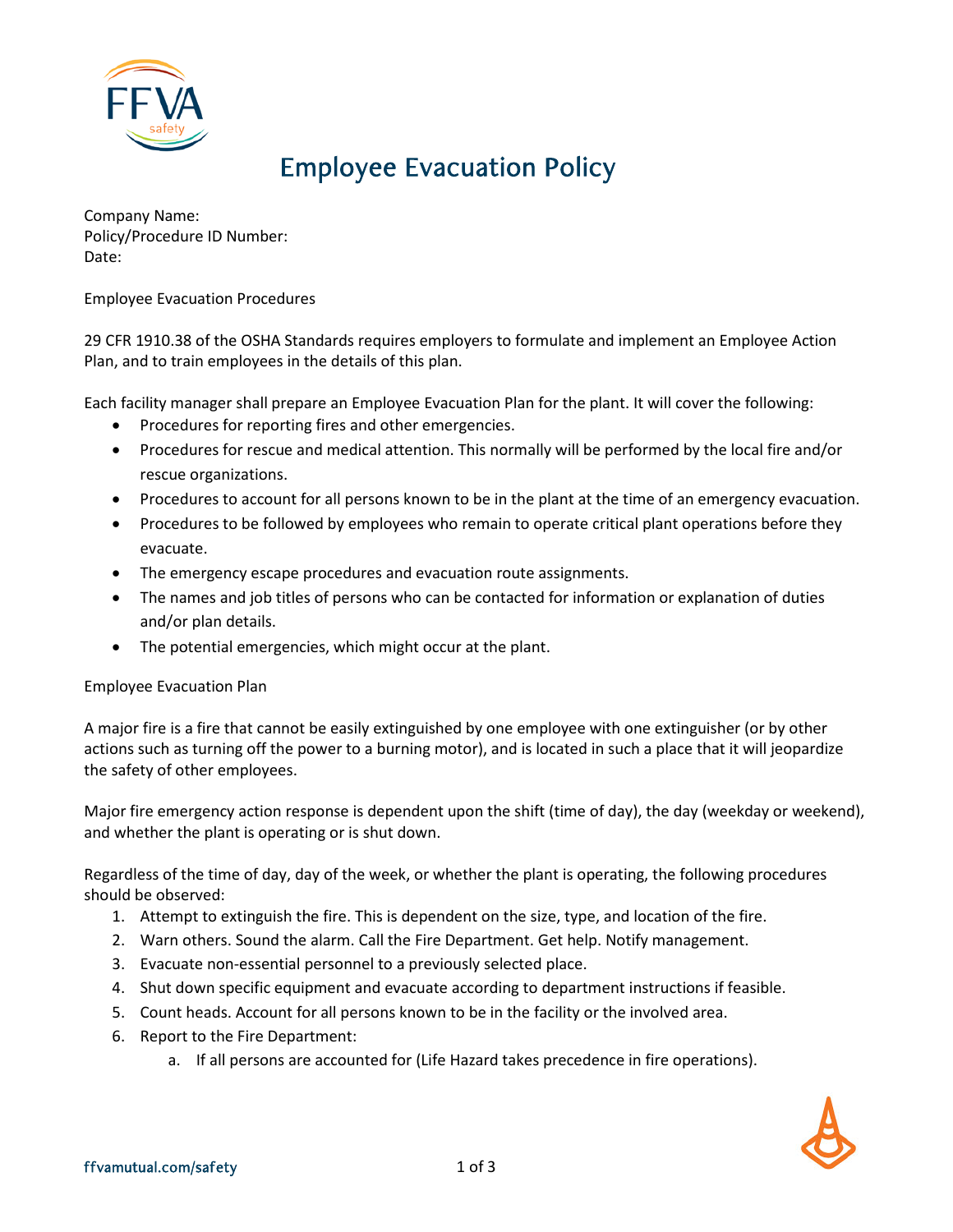## Employee Evacuation Policy Page 2 of 3

- b. Where the fire is?
- c. What is causing the fire?
- d. What has been done (shutdown, feed cut off, power shut off, etc.)?
- e. How to get to where the fire is?
- 7. Assist the Fire Department with their operations.
- 8. Assist with cleanup and salvage efforts when the emergency is over.

#### General Evacuation Instructions

If feasible, fuel or gas lines should be shut off according to department instructions. Upon the signal to evacuate, all non-assigned personnel shall leave their department in a calm and orderly manner, and shall assemble at the company main parking lot.

#### Explosion Emergencies

An explosion is an extremely intense short-term event with serious long-term consequences. An explosion usually occurs before any action can be taken or any alarm can be sounded.

The following emergency response procedures should be followed:

- Accounting for personnel must be done quickly.
- Fuel or gas lines and electrical power should be shut off at outside disconnects.
- Notify the company office immediately, preferably by prearrangement with the local fire or police departments.
- Rescue and/or extrication may need to be undertaken immediately.
- Summon emergency assistance immediately. Emergency units may already be responding.

#### Pre-Planning for Explosion Emergencies

Facility managers must sit down with the local police and fire departments and make effective plans that include the following:

- Notification of the Company. The emergency dispatcher should be delegated to call the Company office with the information that an explosion or major fire has been reported at the facility. Day and night telephone numbers must be furnished. The dispatcher must give the Company a telephone number for situational inquiries and advisories.
- Directing Families to a Pre-Selected Place. A place where employee families can gather in relative privacy should be pre-selected, and officers at the scene of the explosion or emergency should direct any employee family members to that place.

#### Medical Emergency Procedures

Do not move an injured person unless:

- You are moving the injured person out of immediate danger.
- You have first aid knowledge and can handle the injury.